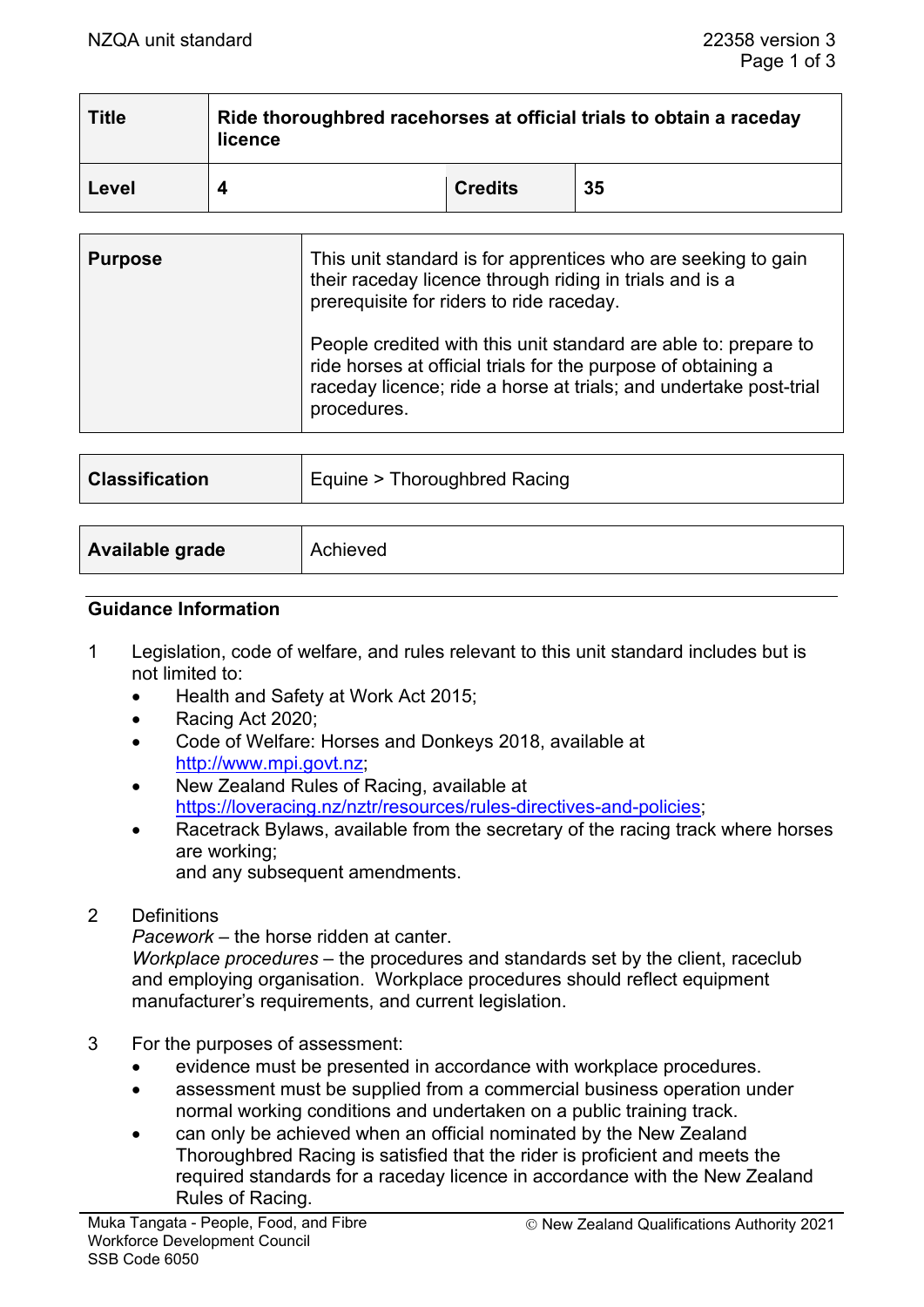- a rider must be licensed with New Zealand Thoroughbred Racing to ride in a trial, and must have a Class C license (probationer, pre apprentice stage) or minimum trackrider license and have approval from an official of New Zealand Thoroughbred Racing.
- the safety gear worn by the rider must meet the standards set by New Zealand Thoroughbred Racing Inc. Information is available at [https://loveracing.nz/.](https://loveracing.nz/)

# **Outcomes and performance criteria**

### **Outcome 1**

Prepare to ride horses at official trials for the purpose of obtaining a raceday licence.

### **Performance criteria**

- 1.1 Describe the methods for obtaining rides.
- 1.2 Prepare personal riding items as specified in the New Zealand Rules of Racing.
- 1.3 Describe individual race track features and racing conditions.
	- Range may include but is not limited to distance of racetrack, length of straight, contour of track, right hand and left hand track, running rail position, start positions, track conditions.
- 1.4 Provide relevant information to the nominated New Zealand Thoroughbred Racing official to obtain confirmation of trial riding assessment, for the purpose of obtaining a raceday licence.
- 1.5 Apply New Zealand Thoroughbred Racing rules for riding at trials.

# **Outcome 2**

Ride a horse at trials.

#### **Performance criteria**

- 2.1 Obtain riding instructions from the trainer or representatives.
- 2.2 Mount the horse and ride the horse to barriers as instructed by the trainer(s).
- 2.3 Describe variations to race club procedures for standard preliminary procedure.
- 2.4 Undertake safety procedures prior to loading in the starting gates, load the horse into the starting gates and request assistance when necessary.
- 2.5 Jump the horse out with reins at moderate length, maintaining balance and holding a true line when gates open.
- 2.6 Position the horse in the field as instructed by trainers or representatives, within the guidelines of New Zealand Rules of Racing.